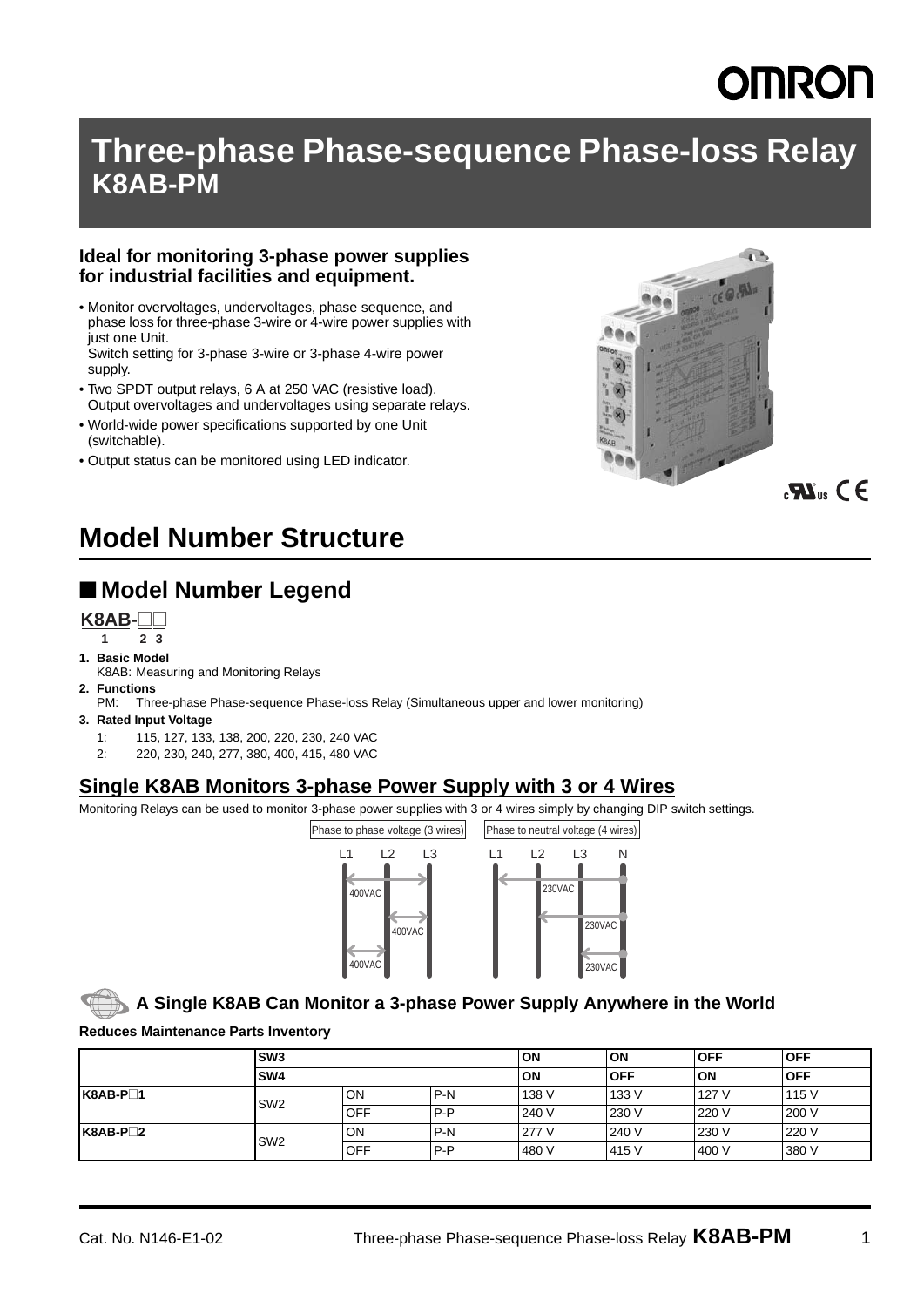## **Ordering Information**

### ■ List of Models

| Three-phase Phase-sequence Phase-loss Relay |                     | Rated input (See note 2.) | <b>Model</b> |
|---------------------------------------------|---------------------|---------------------------|--------------|
|                                             | 3-phase 3-wire mode | 200, 220, 230, 240 VAC    | K8AB-PM1     |
|                                             | 3-phase 4-wire mode | 115, 127, 133, 138 VAC    |              |
| $\frac{1}{\sigma}$<br><b>16.</b>            | 3-phase 3-wire mode | 380, 400, 415, 480 VAC    | K8AB-PM2     |
|                                             | 3-phase 4-wire mode | 220, 230, 240, 277 VAC    |              |

**Note: 1.** Three-phase 3-wire or 4-wire and the input range are switched using a DIP switch.

**2.** The power supply is shared with the rated input voltage.

## **Ratings and Specifications**

## ■ **Ratings**

| <b>Rated input</b><br>voltage    | K8AB-PM1                                    | Three-phase, three-wire Mode: 200, 220, 230 and 240 VAC                        |
|----------------------------------|---------------------------------------------|--------------------------------------------------------------------------------|
|                                  |                                             | Three-phase, four-wire Mode: 115, 127, 133 and 138 VAC                         |
|                                  | K8AB-PM2                                    | Three-phase, three-wire Mode: 380, 400, 415 and 480 VAC                        |
|                                  |                                             | Three-phase, four-wire Mode: 220, 230, 240 and 277 VAC                         |
| Input load                       |                                             | K8AB-PM1: 25 VA max.<br>K8AB-PM2: 45 VA max.                                   |
|                                  | Operating value setting range (OVER, UNDER) | Overvoltage                                                                    |
|                                  |                                             | -30% to 25% of rated input voltage                                             |
|                                  |                                             | Undervoltage                                                                   |
|                                  |                                             | -30% to 25% of rated input voltage                                             |
|                                  |                                             | Note: The rated input voltage can be switched using the DIP switch.            |
| <b>Operating value</b>           |                                             | 100% operation at set value                                                    |
| <b>Reset value</b>               |                                             | 5% of operating value (fixed)                                                  |
| <b>Reset method</b>              |                                             | Automatic reset                                                                |
| <b>Operating time</b>            | Overvoltage/undervoltage                    | 0.1 to 30 s                                                                    |
| setting range (T)                | Reversed phase/phase loss                   | $0.1$ s max.                                                                   |
| Startup lock time (LOCK)         |                                             | 1 s or 5 s (Switched using DIP switch.)                                        |
| <b>Indicators</b>                |                                             | Power (PWR): Green, Relay output (RY): Yellow, OVER/UNDER: Red                 |
| <b>Output relays</b>             |                                             | Two SPDT relays (NC operation)                                                 |
| Output relay ratings             |                                             | Rated load                                                                     |
|                                  |                                             | Resistive load                                                                 |
|                                  |                                             | 6 A at 250 VAC $(cos \phi = 1)$                                                |
|                                  |                                             | 6 A at 30 VDC (L/R = 0 ms)<br>Inductive load                                   |
|                                  |                                             | 1 A at 250 VAC $(cos\phi = 0.4)$                                               |
|                                  |                                             | 1 A at 30 VDC (L/R = 7 ms)                                                     |
|                                  |                                             | Maximum contact voltage:<br><b>250 VAC</b>                                     |
|                                  |                                             | Maximum contact current:<br>6 A AC                                             |
|                                  |                                             | Maximum switching capacity: 1,500 VA                                           |
|                                  |                                             | Minimum load:<br>10 mA at 5 VDC                                                |
|                                  |                                             | Mechanical life:<br>10,000,000 operations                                      |
|                                  |                                             | Electrical life:<br>Make: 50,000 times, Break: 30,000 times                    |
| Ambient operating temperature    |                                             | -20 to 60°C (with no condensation or icing)                                    |
| Storage temperature              |                                             | -40 to 70°C (with no condensation or icing)                                    |
| Ambient operating humidity       |                                             | 25% to 85% (with no condensation)                                              |
| <b>Storage humidity</b>          |                                             | 25% to 85% (with no condensation)                                              |
| <b>Altitude</b>                  |                                             | 2,000 m max.                                                                   |
| Terminal screw tightening torque |                                             | 0.49 N·m                                                                       |
| <b>Terminal wiring method</b>    |                                             | Recommended wire                                                               |
|                                  |                                             | $2.5$ mm <sup>2</sup><br>Solid wire:                                           |
|                                  |                                             | Twisted wires: AWG16, AWG18                                                    |
|                                  |                                             | Note: 1. Ferrules with insulating sleeves must be used with twisted wires.     |
|                                  |                                             | 2. Two wires can be twisted together.                                          |
|                                  |                                             | Recommended ferrules<br>Al 1,5-8BK (for AWG16) manufactured by Phoenix Contact |
|                                  |                                             | Al 1-8RD (for AWG18) manufactured by Phoenix Contact                           |
|                                  |                                             | AI 0.75-8GY (for AWG18) manufactured by Phoenix Contact                        |
| <b>Case color</b>                |                                             | Munsell 5Y8/1                                                                  |
| <b>Case material</b>             |                                             | ABS resin (self-extinguishing resin) UL94-V0                                   |
| Weight                           |                                             | Approx. 130 q                                                                  |
| <b>Mounting</b>                  |                                             | Mounted to DIN Track or via M4 screws (tightening torque: 1.2 N·m)             |
| <b>Dimensions</b>                |                                             | 22.5 (W) $\times$ 90 (H) $\times$ 100 (D) mm                                   |
|                                  |                                             |                                                                                |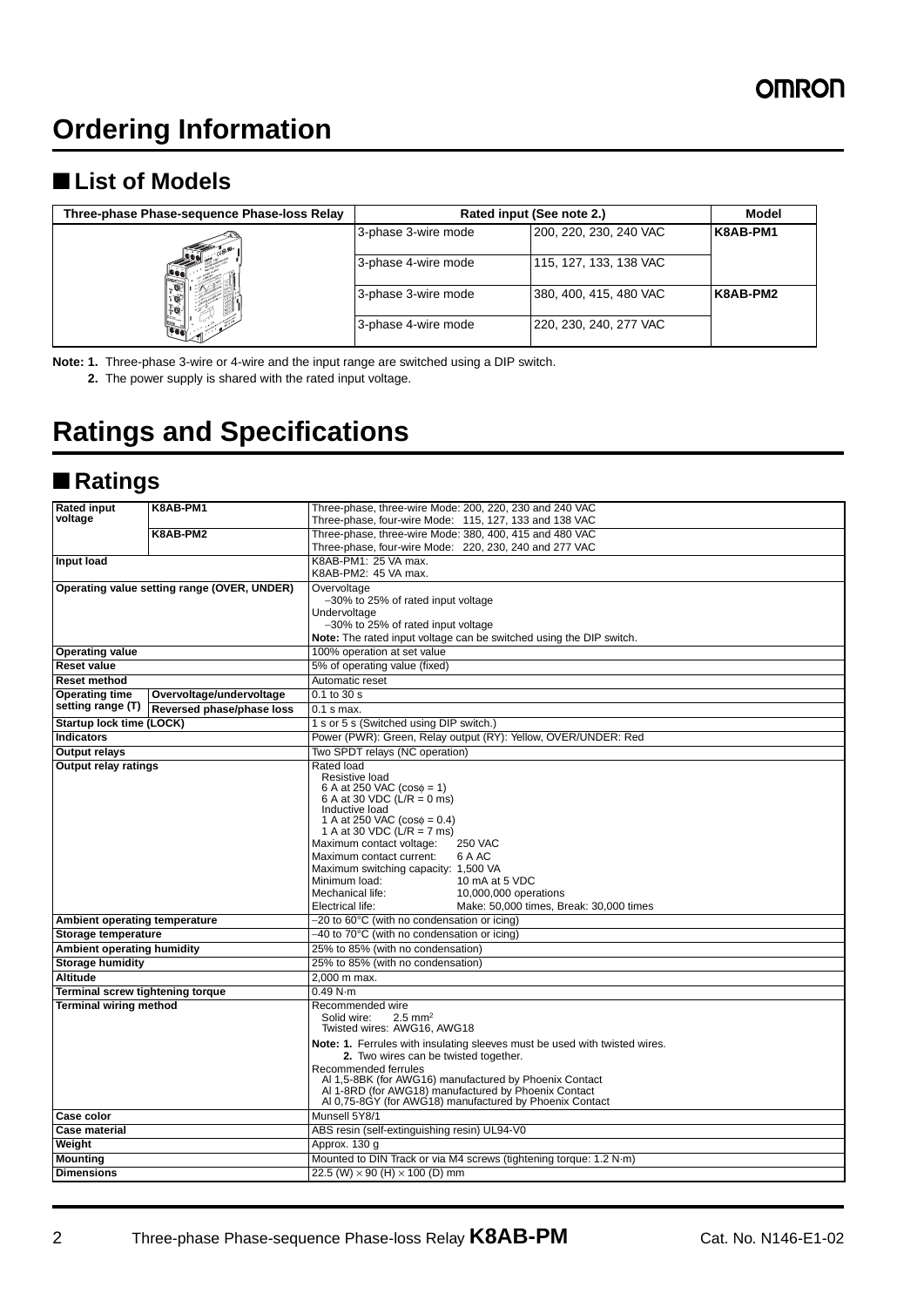## ■ **Specifications**

| Input frequency range                                        |                             | 45 to 65 Hz                                                                                                                                                                                                                                                                                                                                                                                                                                                                 |  |  |
|--------------------------------------------------------------|-----------------------------|-----------------------------------------------------------------------------------------------------------------------------------------------------------------------------------------------------------------------------------------------------------------------------------------------------------------------------------------------------------------------------------------------------------------------------------------------------------------------------|--|--|
| <b>Overload capacity</b>                                     |                             | Continuous input: 115% of maximum input, 10 s max.: 125% of maximum input                                                                                                                                                                                                                                                                                                                                                                                                   |  |  |
| <b>Setting error</b>                                         | <b>Operating value</b>      | Set value ±10% of full scale                                                                                                                                                                                                                                                                                                                                                                                                                                                |  |  |
|                                                              | Operating time              |                                                                                                                                                                                                                                                                                                                                                                                                                                                                             |  |  |
|                                                              | Startup lock time           | Set value $\pm 0.5$ s                                                                                                                                                                                                                                                                                                                                                                                                                                                       |  |  |
| <b>Repeat error</b><br><b>Operating value</b><br>Reset value |                             | Operating value ±2%<br>Error calculation: Error = ((Maximum operating value – Minimum operating value (over 10 operations))/2)/<br>Average value $\times$ 100%                                                                                                                                                                                                                                                                                                              |  |  |
|                                                              |                             | Overvoltage: Operating value x 95% ±2%<br>Undervoltage: Operating value x $105\%$ $\pm 2\%$<br>Error calculation: Error = ((Maximum reset value - Minimum reset value (over 10 resets))/2)/Average value<br>$\times$ 100%                                                                                                                                                                                                                                                   |  |  |
|                                                              | <b>Operating time</b>       | Operating time repeat error: ±50 ms<br>Overvoltage:<br>Measured when input suddenly changes from 70% to 120% of setting.<br>Measured when input suddenly changes from 120% to 70% of setting.<br>Undervoltage:<br>The input voltage, however, must be between 70% and 125% of rating.                                                                                                                                                                                       |  |  |
|                                                              | <b>Startup lock time</b>    | Startup lock time repeat error: ±0.5 s<br>(The operating time when the operating time is set to the minimum value and the power supply suddenly<br>changes from 0% to 100%.)                                                                                                                                                                                                                                                                                                |  |  |
| Temperature influence                                        |                             | Operating value<br>Drift based on measured value at standard temperature:<br>$-20^{\circ}$ C to standard temperature: $\pm$ 1,000 ppm/ $\circ$ C max.<br>Standard temperature to 60 $^{\circ}$ C: ±1,000 ppm/ $^{\circ}$ C max.<br>(Humidity: 25% to 80%)<br>Operating time<br>Fluctuation based on measured value at standard temperature:<br>$-20^{\circ}$ C to standard temperature: $\pm$ 10% max.<br>Standard temperature to 60°C: ±10% max.<br>(Humidity: 25% to 80%) |  |  |
| <b>Humidity influence</b>                                    |                             | Operating value<br>Based on ambient humidity of 65%<br>25% to 80%: ±5% max.<br>Operating time<br>Based on ambient room humidity<br>25% to 80%: ±10% max.                                                                                                                                                                                                                                                                                                                    |  |  |
| Influence of input frequency                                 |                             | At 45 to 65 Hz<br>Operating value ±5% max.<br>Operating time ±10% max.<br>Note: The error in the operating value and operating time under standard conditions.                                                                                                                                                                                                                                                                                                              |  |  |
| Applicable<br>standards                                      | <b>Conforming standards</b> | EN60255-5 and EN60255-6<br>Installation environment (Pollution Degree 2, Overvoltage Category III)                                                                                                                                                                                                                                                                                                                                                                          |  |  |
|                                                              | EMC                         | EN61326                                                                                                                                                                                                                                                                                                                                                                                                                                                                     |  |  |
|                                                              | <b>Safety standards</b>     | <b>UL508</b>                                                                                                                                                                                                                                                                                                                                                                                                                                                                |  |  |
| <b>Insulation resistance</b>                                 |                             | $20 \text{ M}\Omega$ min.<br>Between external terminals and case<br>Between input terminals and output 1 terminals<br>Between input terminals and output 2 terminals<br>Between output 1 terminals and output 2 terminals                                                                                                                                                                                                                                                   |  |  |
| Dielectric strength                                          |                             | 2,000 VAC for one minute<br>Between external terminals and case<br>Between input terminals and output 1 terminals<br>Between input terminals and output 2 terminals<br>Between output 1 terminals and output 2 terminals                                                                                                                                                                                                                                                    |  |  |
| Noise immunity                                               |                             | 1,500 V power supply terminal common/normal mode<br>Square-wave noise of $\pm 1$ $\mu$ s/100 ns pulse width with 1-ns rise time                                                                                                                                                                                                                                                                                                                                             |  |  |
| Vibration resistance                                         |                             | Frequency 10 to 55 Hz, 0.35-mm single amplitude, acceleration 50 m/s <sup>2</sup><br>10 sweeps of 5 min each in X, Y, and Z directions                                                                                                                                                                                                                                                                                                                                      |  |  |
| <b>Shock resistance</b>                                      |                             | 100 m/s <sup>2</sup> , 3 times each in 6 directions along three axes (up/down, left/right, forward/backward)                                                                                                                                                                                                                                                                                                                                                                |  |  |
| Degree of protection                                         |                             | Terminal section: Finger protection                                                                                                                                                                                                                                                                                                                                                                                                                                         |  |  |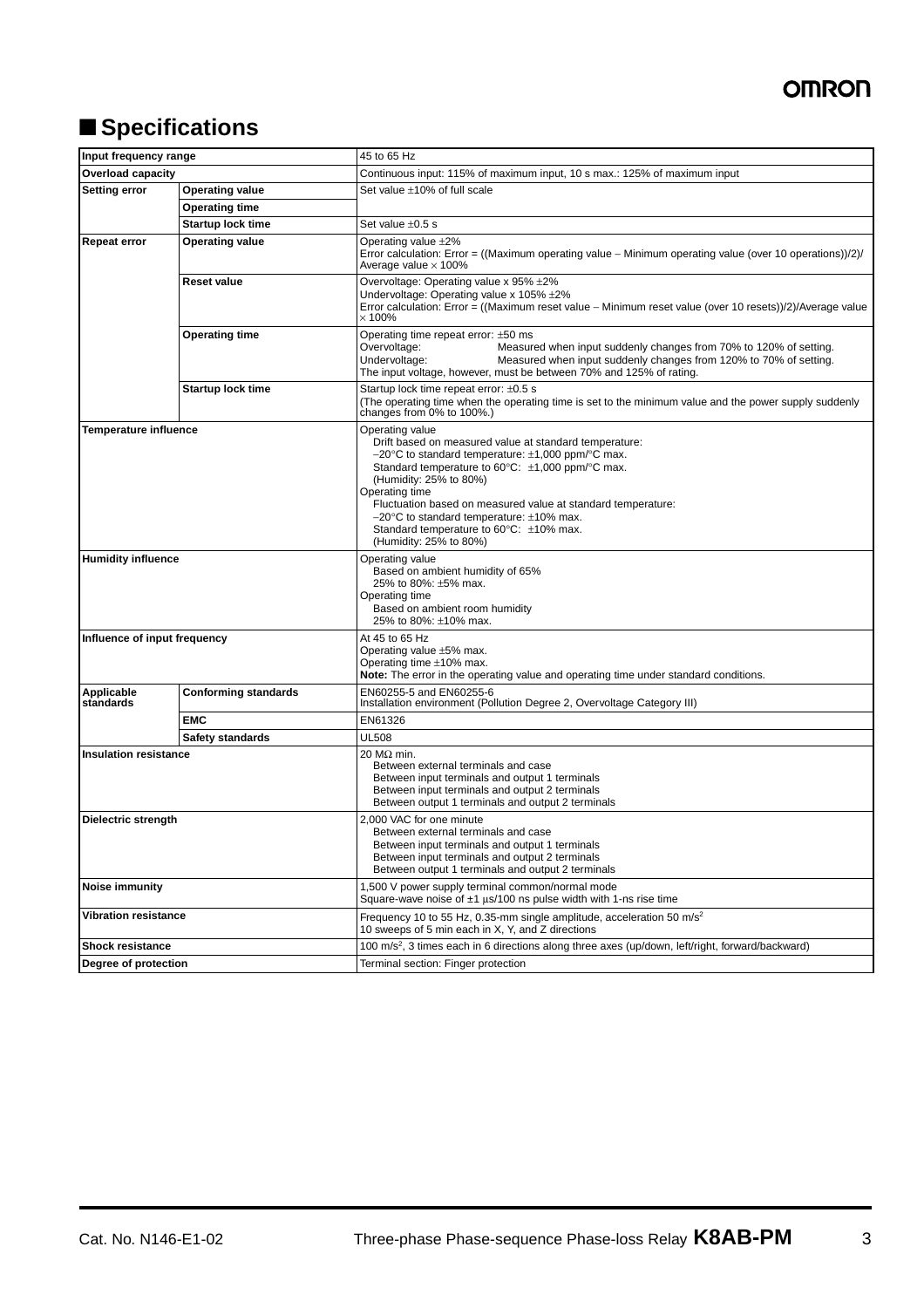## **Connections**

## ■ **Wiring Diagram**

### **Overvoltage/Undervoltage and Phase Sequence/Phase Loss Operation Diagram**



- Note: 1. The K8AB-PM output relay is normally operative.<br>2. The power ON lock prevents unnecessary alarms from being generated during the<br>instable period when the power is first turned on. There is no relay output during t operation.
	-
	-
	- 3. Phase loss is detected by L1, L2, and L3 voltage drops.<br>A phase loss will exist if any of the phases drops below 60% of the rated input.<br>A L1 and L2 function both as the power supply terminals and as input terminals. If during operation.



### **Operation Indicators**

| <b>Item</b>             | <b>Display</b> |                         |                              | <b>Contact operation</b> |                  |  |
|-------------------------|----------------|-------------------------|------------------------------|--------------------------|------------------|--|
|                         |                |                         | Ry LED Over LED Under LED    |                          | Over_Ry Under_Ry |  |
| Over-<br>voltage        | ON             | ON                      | OFF                          | <b>OFF</b>               | ON               |  |
| Under-<br>voltage       | ON             | OFF                     | ON                           | ON                       | <b>OFF</b>       |  |
| <b>IPhase</b><br>lloss  | OFF            | OFF (See<br>note $1.$ ) | ON                           | OFF<br>(See note<br>1.)  | <b>OFF</b>       |  |
| Re-<br>versed<br>phase  | ON             | OFF                     | Flashing<br>(See note<br>2.) | ON                       | OFF              |  |
| <b>Correct</b><br>phase | ON             | OFF                     | OFF                          | ON                       | ON               |  |

**Note: 1.** While phase loss is detected, Over\_Ry will also be OFF.

**2.** The indicator flashes at 1-second intervals when reversed phases are detected and at 0.5-second intervals during the detection time.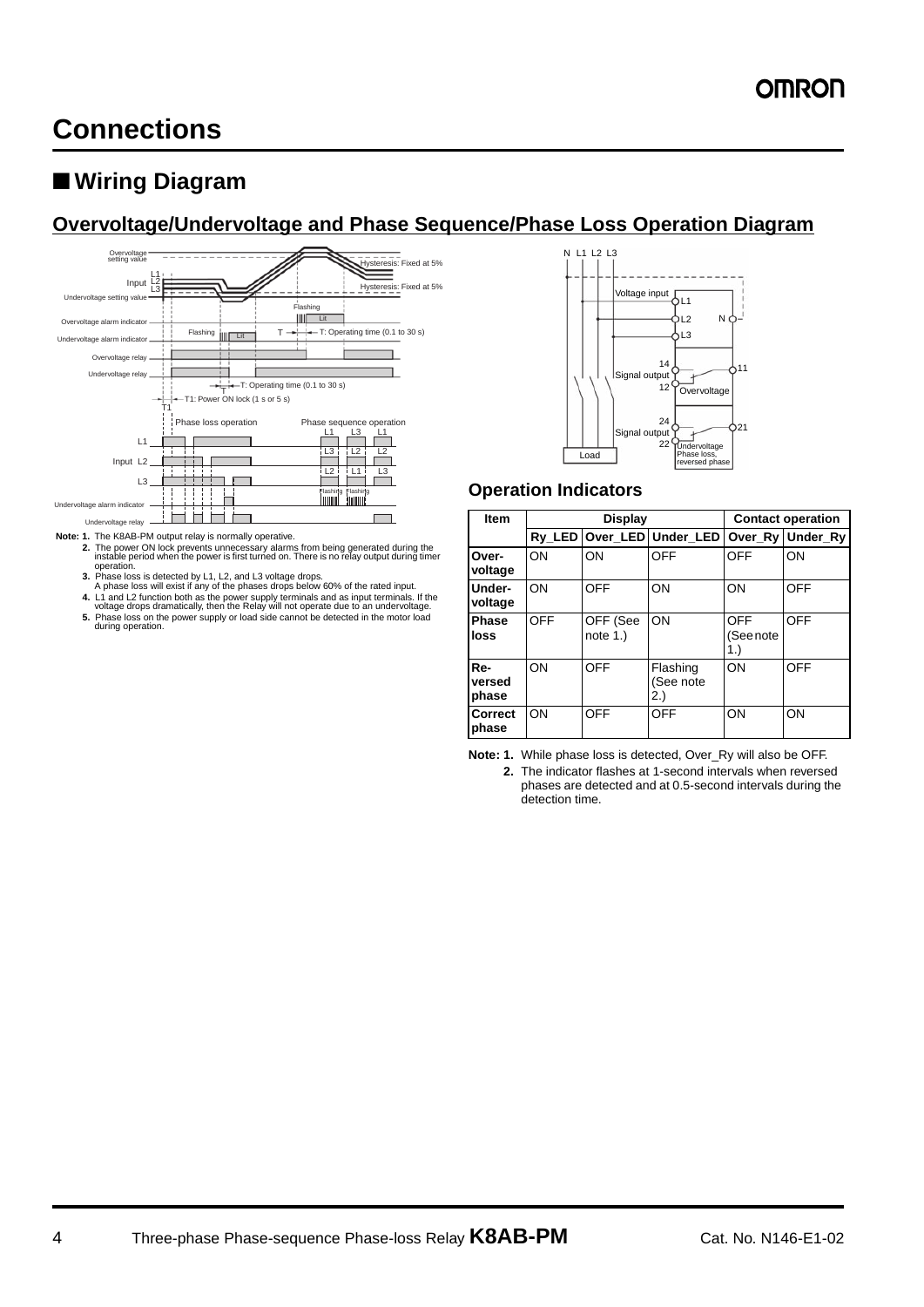## **Nomenclature**

### ■ **Front**



### **Indicators**

| Item                                   |                      | Meaning                                                                                                                                                                                                                                                          |
|----------------------------------------|----------------------|------------------------------------------------------------------------------------------------------------------------------------------------------------------------------------------------------------------------------------------------------------------|
| Power indicator<br>(PWR: Green)        |                      | Lit when power is being supplied (see note).                                                                                                                                                                                                                     |
| Relay status indicator<br>(RY: Yellow) |                      | Lit when relay is operating (normally lit).                                                                                                                                                                                                                      |
| Alarm<br>indicator Red                 | Overvoltage:         | Lit when there is an overvoltage.<br>The indicator flashes to indicate the error status after<br>the overvoltage has exceeded the threshold value<br>while the operating time is being clocked.                                                                  |
|                                        | Undervoltage:<br>Red | • Lit when there is an undervoltage or phase loss.<br>The indicator flashes to indicate the error status<br>after the undervoltage has exceeded the threshold<br>value while the operating time is being clocked.<br>• Lit when there is a phase sequence error. |

**Note:** The input across L1 and L2 is used for the internal power supply. Therefore, the power indicator will not be lit if there is no input across L1 and L2.

### **Setting Knobs**

| Item              | Usage                                                                  |
|-------------------|------------------------------------------------------------------------|
| Overvoltage knob  | Can be set between -30% and 25% of the rated                           |
| (OVER)            | input.                                                                 |
| Undervoltage knob | Can be set between -30% and 25% of the rated                           |
| (UNDER)           | input.                                                                 |
|                   | Operating time knob (T) Used to set the operating time to 0.1 to 30 s. |

**Note: 1.** Use either a solid wire of 2.5 mm2 maximum or a ferrule with insulating sleeve for the terminal connection. The length of the exposed current-carrying part inserted into the terminal must be 8 mm or less to maintain dielectric strength after connection.

٦



- **•** Al 1,5-8BK (for AWG16)
- **•** Al 1-8RD (for AWG18)
- **•** Al 0,75-8GY (for AWG18)
- **2.** Tightening torque

Recommended: 0.49 N·m<br>Maximum: 0.54 N·m Maximum: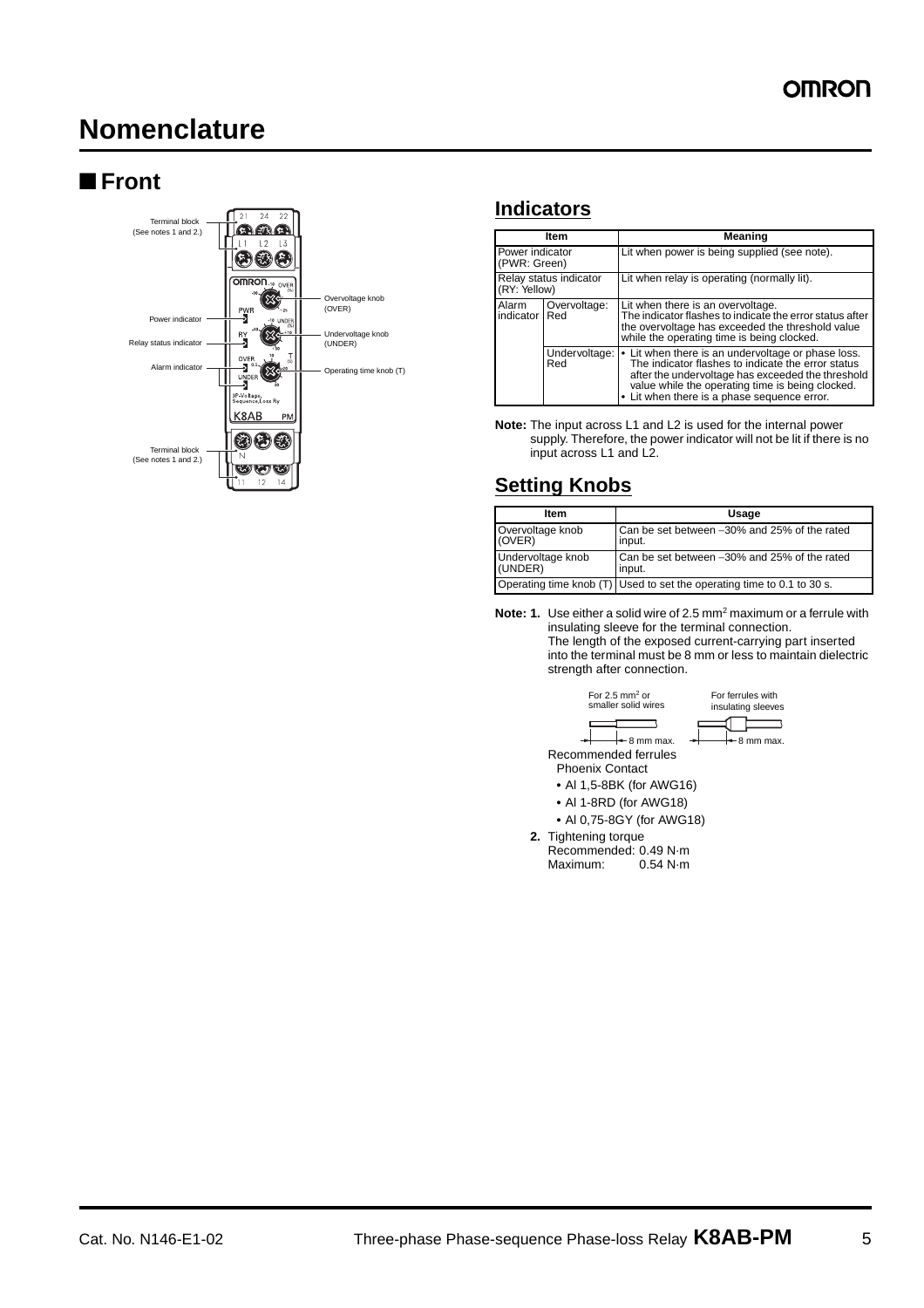## ■ Operation and Setting Methods

### **Connections**

**1.** Input

Connect to L1, L2, and L3 (for three-phase three-wire mode) or L1, L2, L3, and N (for three-phase fourwire mode), depending on the mode selected using pin 2 on the DIP switch. The Unit will not operate correctly if the DIP switch setting and the wiring do not agree.

Make sure the phase sequence is wired correctly. The Unit will not operate normally if the phase sequence is incorrect.

**2.** Outputs

Terminals 11, 12, and 14 are the output terminals for overvoltage (SPDT).

Terminals 21, 22, and 24 are the output terminals for undervoltage, phase loss, and reversed phase (SPDT).



### **DIP Switch Settings**

The power ON lock time, number of wires, and rated voltage are set using the DIP switch located on the bottom of the Unit.



### **DIP Switch Functions**

### **K8AB-PM1**

| <b>SWITCH</b>        | ON $\bullet$ 1                                       |                           | 4<br>ON | 3                      | $\overline{2}$ | 1   |
|----------------------|------------------------------------------------------|---------------------------|---------|------------------------|----------------|-----|
|                      |                                                      | OFF $\bigcirc \downarrow$ | OFF     | <b>Service Service</b> |                |     |
| Power ON lock        | 5s                                                   |                           |         |                        |                |     |
| time                 | 1 <sub>s</sub>                                       |                           |         |                        |                | ∩   |
|                      | Number of wires Three-phase, four-wire               |                           |         |                        |                |     |
|                      | Three-phase, three-wire                              |                           |         |                        |                |     |
| <b>Rated voltage</b> | Three-phase, Three-phase,<br>three-wire<br>four-wire |                           |         |                        |                |     |
|                      | 240 V                                                | 138 V                     |         |                        |                |     |
|                      | 230 V                                                | 133 V                     |         | ∩                      |                |     |
|                      | 220 V                                                | 127 V                     |         |                        |                | --- |
|                      | 200 V                                                | 115 V                     |         | ∩                      |                |     |

**Note:** All pins are set to OFF at the factory.

### **K8AB-PM2**

| <b>SWITCH</b>        | ON ● ↑                                 |                                        | 4<br>ON | 3   | $\overline{2}$ |   |
|----------------------|----------------------------------------|----------------------------------------|---------|-----|----------------|---|
|                      |                                        | OFF $\bigcirc \downarrow$              | OFF     |     |                |   |
| <b>Power ON lock</b> | 5s                                     |                                        |         |     |                |   |
| time                 | 1 <sub>s</sub>                         |                                        |         |     |                | ◯ |
|                      | Number of wires Three-phase, four-wire |                                        |         | --- |                |   |
|                      | Three-phase, three-wire                |                                        |         |     | ⌒              |   |
| <b>Rated voltage</b> | three-wire                             | Three-phase, Three-phase,<br>four-wire |         |     |                |   |
|                      | 480 V                                  | 277 V                                  |         |     |                |   |
|                      | 415 V                                  | 240 V                                  |         | ∩   |                |   |
|                      | 400 V                                  | 230 V                                  | ∩       |     |                |   |
|                      | 380 V                                  | 220 V                                  | ∩       | ∩   |                |   |

**Note:** All pins are set to OFF at the factory.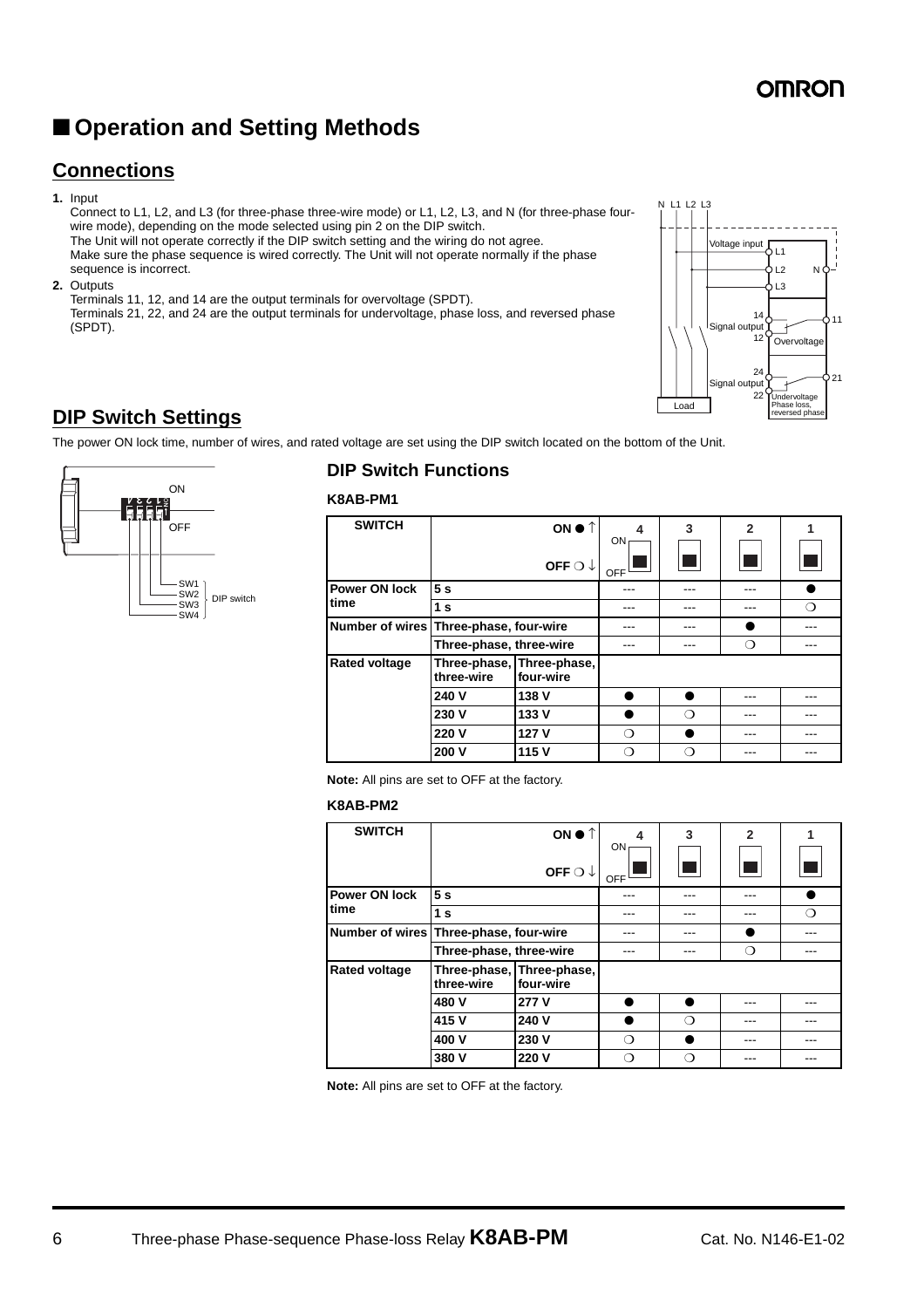## OMDO

### **Setting Method**

#### **1.** Overvoltage

The overvoltage knob (OVER) is used to set the overvoltage threshold.

The overvoltage can be set to between -30% and 25% of the rated input voltage.

Turn the knob while there is an input to the input terminals until the alarm indicator flashes (when the set value and the input have reached the same level.)

Use this as a guide to set the voltage.

The rated input depends on the model and DIP switch setting.

Example: K8AB-PM1 with Pin 2 Turned OFF (Three-phase, Three-wire Mode) and Pins 3 and 4 Turned OFF (Rated Voltage of 200 V) The rated input voltage is 200 VAC and the setting range is 140 to 250 V.

**2.** Undervoltage

Undervoltage is set using the undervoltage knob (UNDER).

The undervoltage can be set to between -30% and 25% of the rated input.

Turn the knob while there is an input to the input terminals until the alarm indicator flashes (when the set value and the input have reached the same level.)

Use this as a guide to set the voltage.

The rated input depends on the model and DIP switch setting.

Example: K8AB-PM1 with Pin 2 Turned OFF (Three-phase, Three-wire Mode) and Pins 3 and 4 Turned OFF (Rated Voltage of 200 V) The rated input voltage is 200 VAC and the setting range is 140 to 250 V.

**3.** Operating Time

The operating time is set using the operating time knob (T).

The operating time can be set to between 0.1 and 30 s.

Turn the knob while there is an input to the input terminals until the alarm indicator flashes (when the set value and the input have reached the same level.)

Use this as a guide to set the operating time.

If the input exceeds (or drops lower than) the voltage setting, the alarm indicator will start flashing for the set period and then stay lit.

## **Dimensions (Unit: mm)**

### **Three-phase Voltage with Phase-sequence, Phase-loss Relays**

### **K8AB-PM1 K8AB-PM2**





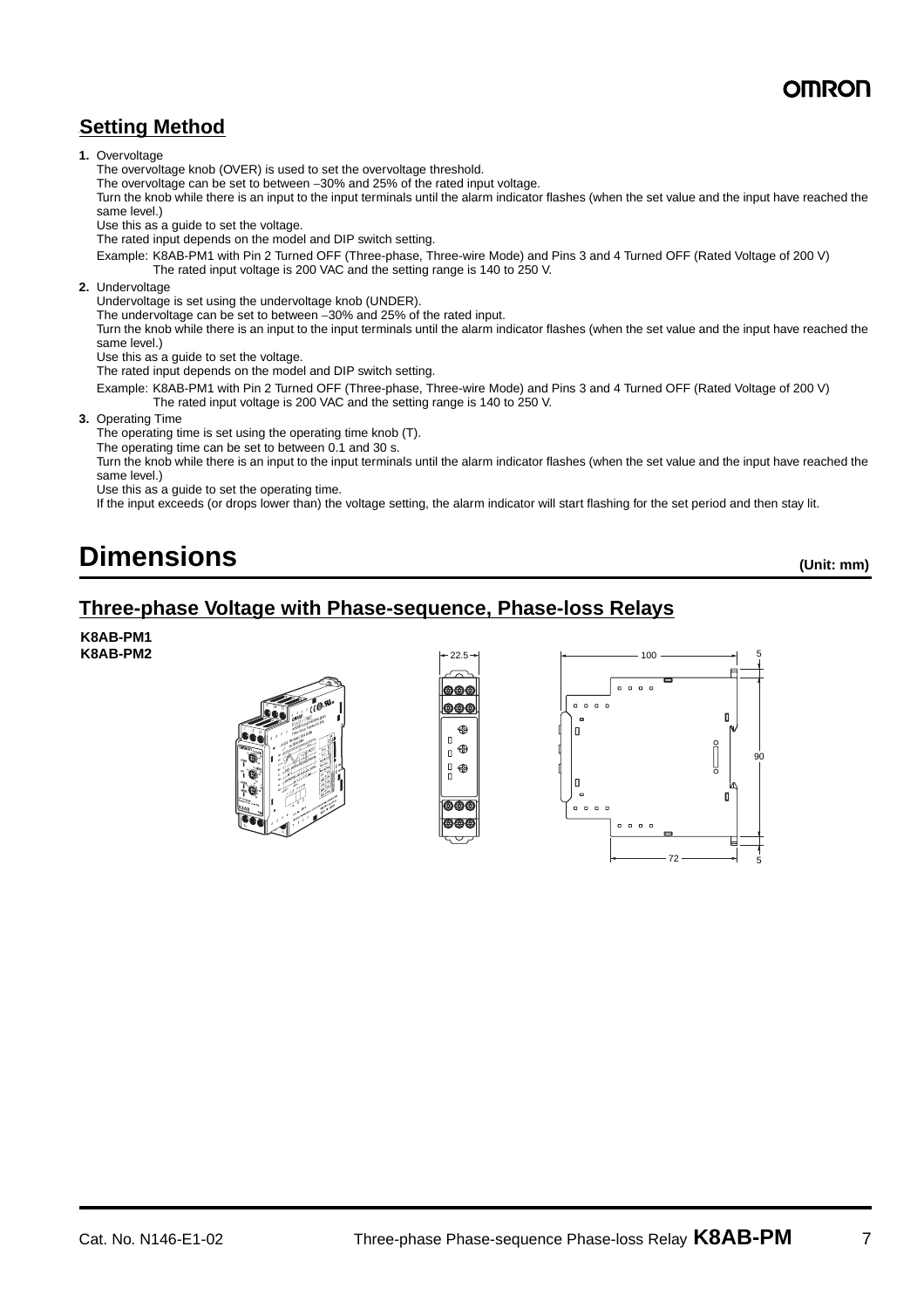## **Safety Precautions**

## ■ **Precautions for Safe Use**

Make sure to follow the instructions below to ensure safety.

- **1.** Do not use or keep this product in the following environments.
	- **•** Outdoors, or places subject to direct sunlight or wearing weather.
	- **•** Places where dust, iron powder, or corrosive gases (in particular, sulfuric or ammonia gas) exist.
	- **•** Places subject to static electricity or inductive noise.
	- **•** Places where water or oil come in contact with the product.
- **2.** Make sure to install this product in the correct direction.
- **3.** There is a remote risk of electric shock. Do not touch terminals while electricity is being supplied.
- **4.** Make sure to thoroughly understand all instructions in the Instructions Manual before handling this product.
- **5.** Make sure to confirm terminal makings and polarity for correct wiring.
- **6.** Tighten terminal screws firmly using the following torque. Recommended tightening torque: 0.49 N·m<br>Maximum tightening torque: 0.54 N·m max. Maximum tightening torque:
- **7.** Operating ambient temperature and humidity for this product must be within the indicated rating when using this product.
- **8.** There is a remote risk of explosion. Do not use this product where flammable or explosive gas exists.
- **9.** Make sure that no weight rests on the product after installation.
- **10.**To enable an operator to turn off this product easily, install switches or circuit breakers that conform to relevant requirements of IEC60947-1 and IEC60947-3, and label them appropriately.

### ■ **Precautions for Correct Use**

### **For Proper Use**

- **1.** Do not use the product in the following locations.
	- **•** Places subject to radiant heat from heat generating devices.
	- **•** Places subject to vibrations or physical shocks.
- **2.** Make sure to use setting values appropriate for the controlled object. Failure to do so can cause unintended operation, and may result in accident or corruption of the product.
- **3.** Do not use thinner or similar solvent for cleaning. Use commercial alcohol.
- **4.** When discarding, properly dispose of the product as industrial waste.
- **5.** Only use this product within a board whose structure allows no possibility for fire to escape.

### **About Installation**

- **1.** When wiring, use only recommended crimp terminals.
- **2.** Do not block areas around the product for proper dissipation of heat. (If you do not secure space for heat dissipation, life cycle of the product will be compromised.)
- **3.** To avoid electrical shocks, make sure that power is not supplied to the product while wiring.
- **4.** To avoid electrical shocks, make sure that power is not supplied to the product when performing DIP switch settings.

### **Noise Countermeasures**

- **1.** Do not install the product near devices generating strong high frequency waves or surges.
- **2.** When using a noise filter, check the voltage and current and install it as close to the product as possible.
- **3.** In order to prevent inductive noise, wire the lines connected to the product separately from power lines carrying high voltages or currents. Do not wire in parallel with or on the same cable as power lines.

Other measures for reducing noise include running lines along separate ducts and using shield lines.

### **To avoid faulty operations, malfunctions, or failure, observe the following operating instructions.**

- **1.** When turning on the power, make sure to realize rated voltage within 1 second from the time of first supply of electricity.
- **2.** Make sure to use power supply for operations, inputs, and transformer with the appropriate capacity and rated burden.
- **3.** Maintenance and handling of this product may only be performed by qualified personnel.
- **4.** Distortion ratio of input wave forms must be 30% or less. Use of this product with circuits that have large distortion in wave forms may result in unwanted operations.
- **5.** Using this product for thyristor controls or inverters will result in errors.
- **6.** When setting the volume, adjust the control from the minimum side to the maximum side.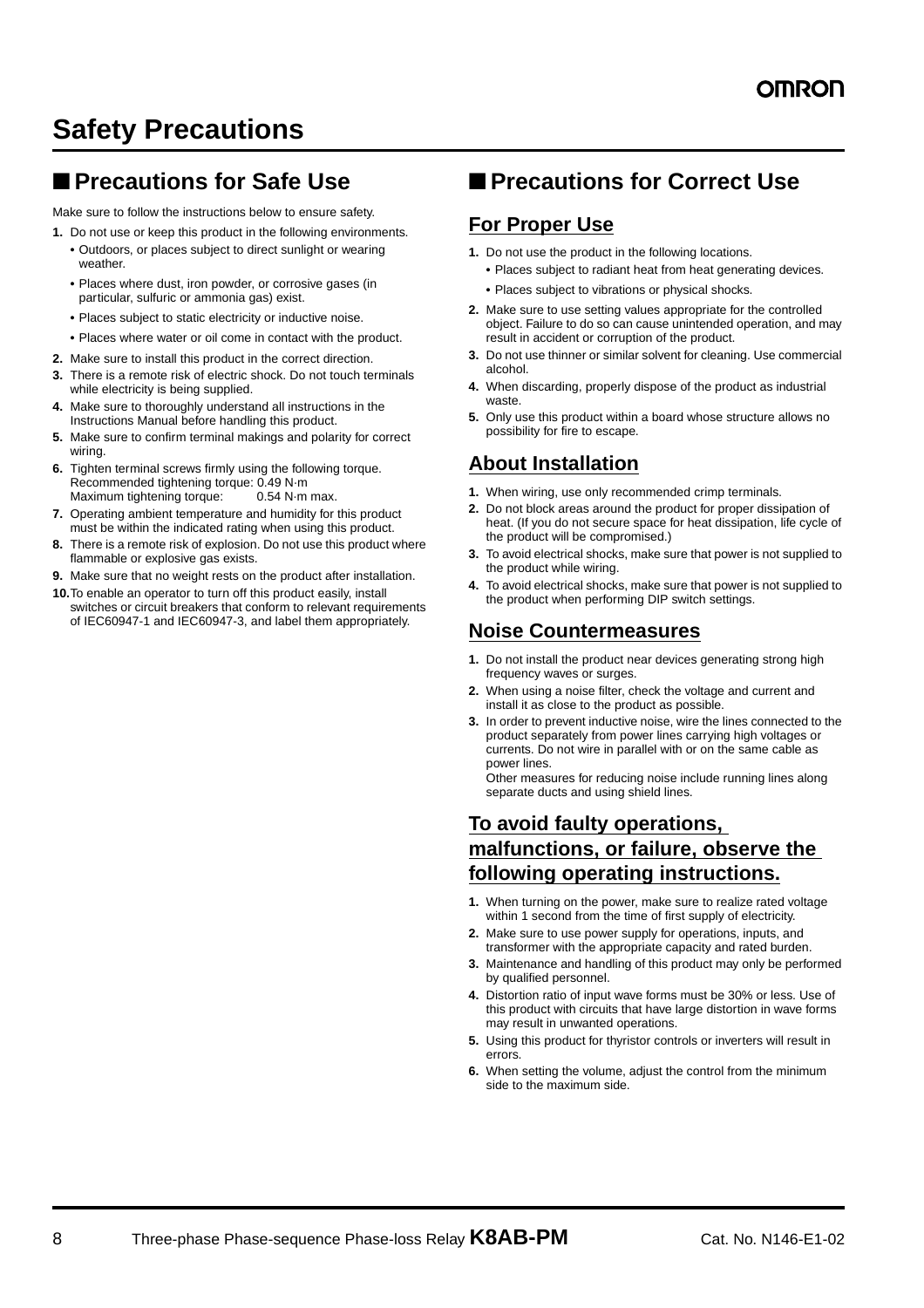### **Questions and Answers**

### **Checking Operation**



**Q**

### **Overvoltages**

Gradually increase the input from 80% of the setting. The input value will equal the operating value when the input exceeds the setting and the alarm indicator starts flashing. Operation can be checked by the relay output that will start after the operating time has passed. Undervoltage

Gradually decrease the input from 120% of the setting and check the operation using the same method as for overvoltage.

Example: For monitoring mode set to three-phase three-wire monitoring, a rated voltage of 200 V, and an operating time of 5 s.

**Note:** K8AB-PM@ output relays are normally operative.



#### **Connection Diagram 1**



**Q**

A

#### **How to Measure the Operating Time**

#### **Overvoltage**

Change the input suddenly from 0% to 120% of the set value and measure the time until the Unit operates. Undervoltage

Change the input suddenly from 120% to 0% of the set value and measure the time until the Unit operates. Operating Time

Adjust the slide resistor so that the voltage applied to the K8AB terminals is 120% of the set value (for overvoltage detection) and 80% of the set value (for undervoltage detection) when the auxiliary relay operates, as shown in connection diagram 2. Close the switch and use the cycle counter to measure the operating time.

#### **Connection Diagram 2**



past these limits.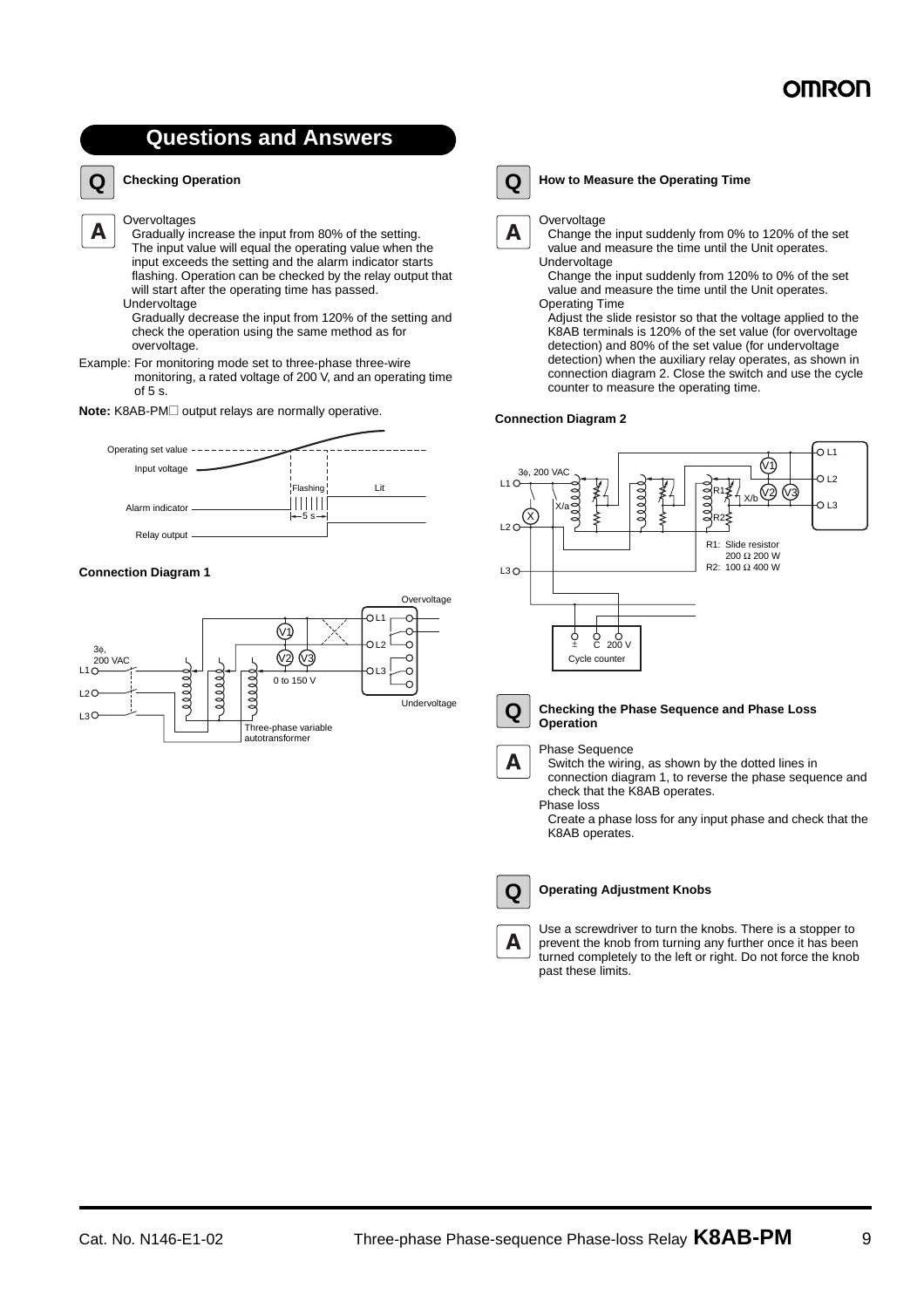## **Questions and Answers**



#### **Load-side Phase Loss**

A

In principle, phase loss cannot be detected on the load side because the K8AB-PM<sup>I</sup> measures three-phase voltage to determine phase loss.



A

#### **Motor Load Phase Loss during Operation**

Motor load phase loss cannot be detected during operation. It can be used to detect phase loss at startup.

Normally, three-phase motors will continue to rotate even if one phase is open. The three-phase voltage will be induced at the motor terminals. The diagram shows voltage induction at the motor terminals when phase R has been lost with a load applied to a three-phase motor. The horizontal axis shows the motor load as a percentage of the rated load, and the vertical axis shows voltage as a percentage of the rated voltage. The lines in the graph show the voltage induced at the motor terminals for each load phase loss occurs during operation. As the graph shows, phase loss cannot be detected because the motor terminal voltage does not drop very much even if a phase is lost when the load on the motor is light. To detect motor load phase loss during operation, use the undervoltage detection function to detect the motor terminal voltages at phase loss.

Set the operating time carefully because it will affect the time from when the phase loss occurs until tripping when this function is used.

#### **Characteristic Curve Diagram**



**Note:** For phase loss of phase R. V<sub>ST</sub>, V<sub>TR</sub>, and V<sub>RS</sub> indicate the motor terminal voltage at phase loss.

A

#### **Overvoltage Detection When Only One Phase Exceeds the Overvoltage Threshold**

The K8AB-PM<sup>I</sup> monitors each of the three-phase voltages. This means an overvoltage is detected if even only one phase exceeds the threshold value. The same applies to undervoltages.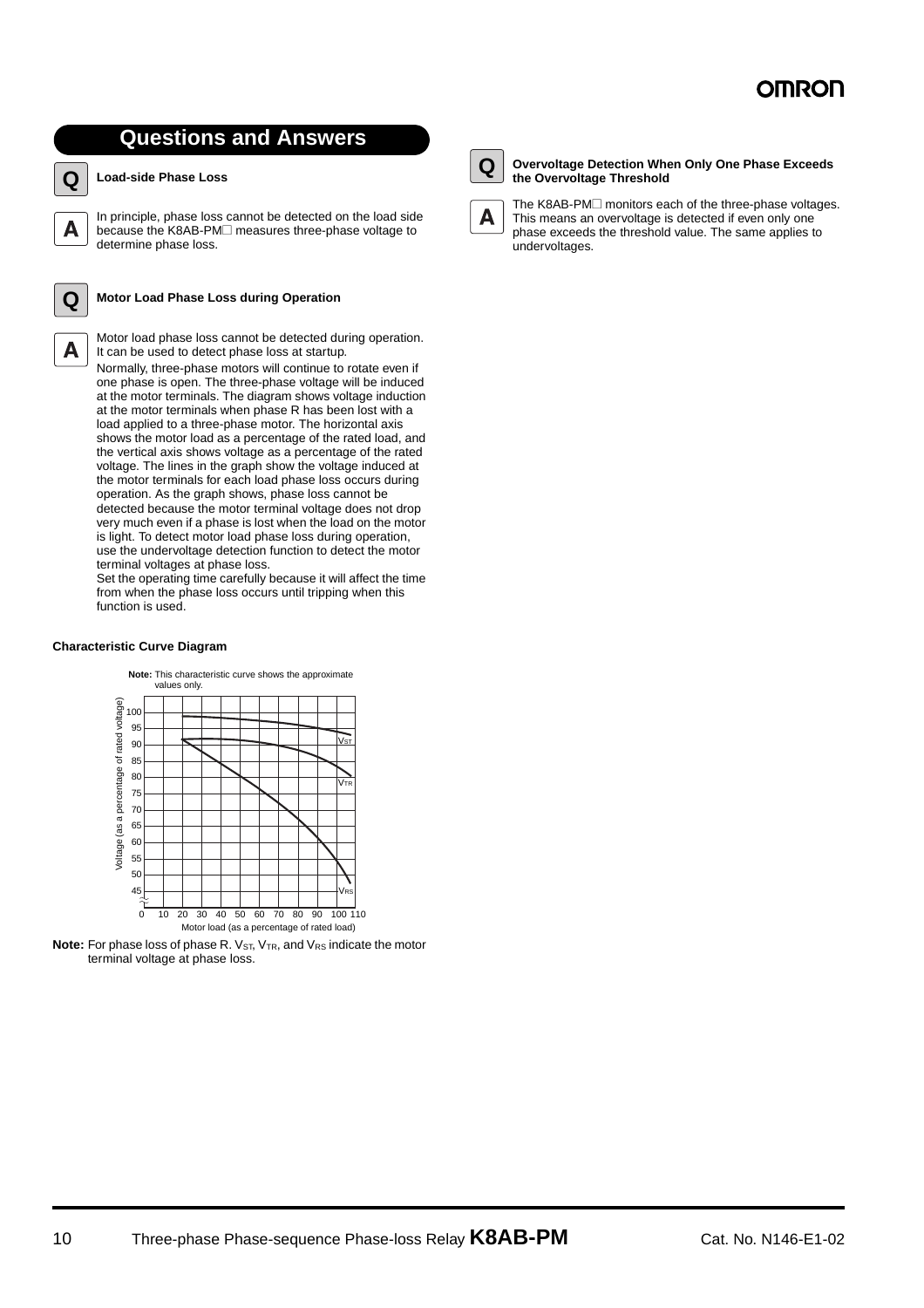### **OMRON**